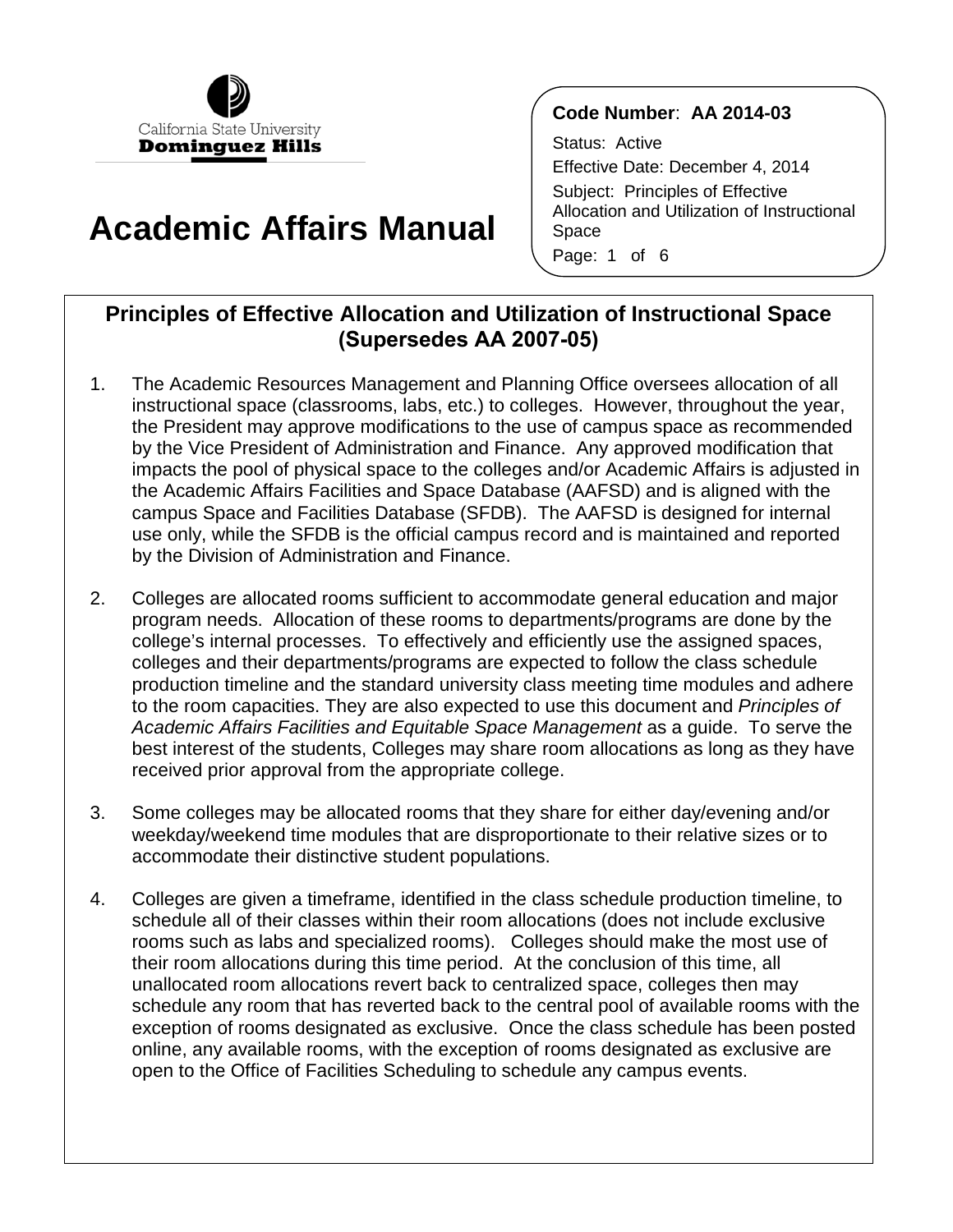- establish the final examination schedule each term. (See Attachment A for the Class capacity. To maximize room utilization, it is important to monitor enrollment frequently. reduce the number of changes required during the first week of classes. Low enrolled classes should also be monitored for cancellation. This could release needed space for other classes. Effective use of a given room is defined as scheduling class sections across percent of student seats scheduled in those time frames. Seat utilization in prime time Management & Planning Office may conduct a preliminary analysis of room and seat utilization during schedule production that may require the reallocation of rooms. Rooms established thresholds are not met for two consecutive semesters or when enrollment 5. Approved by the Academic Senate, the standard university class meeting time modules reflect historic practices that serve our diverse student body and make use of instructional spaces across the hours of the day and throughout the week. They also are used to Meeting Time Modules). It is imperative that the use of space be maximized. Every effort must be made to assign courses to rooms with enrollment limits that approximate the room Whenever possible, room changes should also be made prior to the first day of classes to at least 80 percent of the standard university time blocks and filling an average of 75 hours (9-2) should be greater than 75 percent. It is recognized that utilization of "off-peak" hours, such as very early morning and late afternoon may be more difficult and some flexibility in applying utilization rates will be allowed. The Academic Resource may be permanently reassigned based upon review and recommendation by AAFSC when growth in departments/programs or colleges require adjustments.
- 6. Colleges are expected to offer general education courses across the available hours, including late afternoon, evening and Fridays
- 7. If possible, classroom assignments shall be in close proximity to the department/program and faculty offices of a particular college. Specific classroom accommodations (e.g. labs, activities, or discussions tied to lecture sections) shall be taken into account along with programmatic factors at the departmental and college level in making specific location and section assignments.
- 8. Instructors with disabilities may contact Human Resources Management for assistance. Colleges may be required to work with the Environmental, Health & Safety Office, Human Resources Management and other colleges to accommodate the needs of an instructor with a disability.
- 9. Students with disabilities may contact Disabled Student Services for assistance. Colleges may be required to work with the Environmental, Health & Safety Office, Disabled Student Services, Facilities Services and other colleges to accommodate the needs of a student with a disability.
- analyses of lecture room utilization on an annual basis. These analyses should include 10.The Academic Resources Management and Planning Office shall conduct detailed multiple measures of effectiveness including room utilization (location, time of day), seat utilization, use of standard vs. non-standard meeting patterns, inventory fitness (campus wide and at the college level), and schedule distribution across day/week.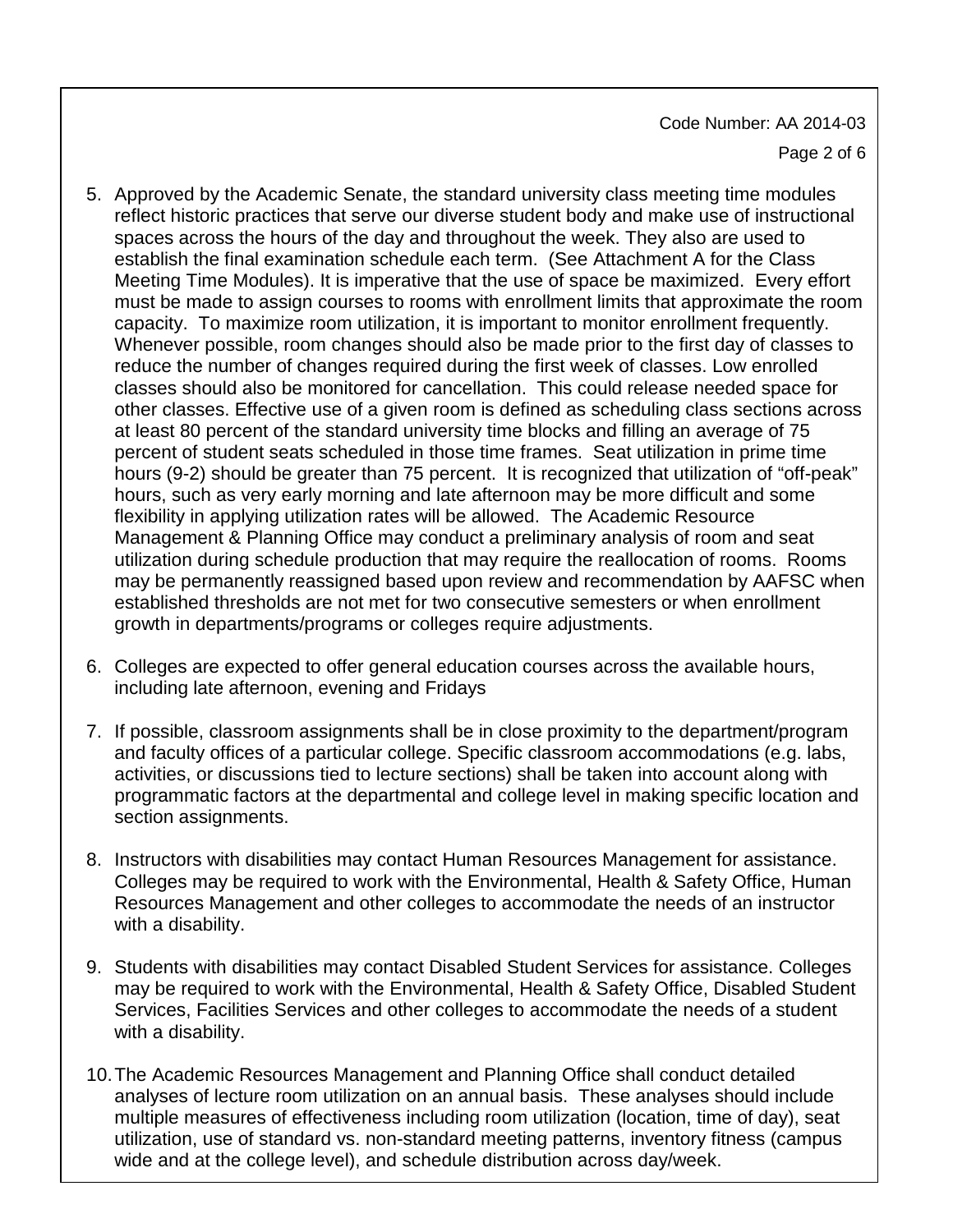Code Number: AA 2014-03 Page 3 of 6

#### **Final Examinations/Non-Standard Meeting Times**

- With the exception of nursing classes, final exam dates and times are scheduled based on the Class Meeting Time Modules. If a class is not scheduled for an approved module, a final examination date and time is not available for that particular class. The instructor must make special arrangements for students to take their final examinations. Colleges are required to submit a Class Meeting Time Exception Form for all classes not scheduled in a standard university class meeting time module.
- If a class is scheduled outside of the class meeting time modules, it must begin at the same class meeting time modules, resulting in inefficient use of the space and is not acceptable. time as the closest meeting time module. For example, if the class is a MWF, 3 unit class – it cannot start at 8:15 a.m. and end at 9:05 a.m. Scheduling a class that will overlap two The class must begin at either 8:00 a.m. or 8:30 a.m. as they are existing class meeting time module begin times.
- Classes that are scheduled using the class meeting time modules but have a term date that is outside, within or less than the 15-week semester are considered classes with nonstandard meeting times and must be scheduled with section numbers that begin with 6.

#### **Weekend Classes**

 A). Classes that meet over 2 hours require a 15-minute break. Classes that meet over 3 • There are established Class Meeting Time Modules for weekend classes (see Attachment hours require a 30-minute break.

#### **Class Size**

- Enrollment Capacity shall never exceed the room capacity because of safety issues
- Room capacity is established by the Division of Administration & Finance and is determined by a state formula based on the square footage of the room, the area square footage allowed per seat and the discipline of the class (if a laboratory). Classrooms with one door cannot exceed a capacity of 50 as this would violate fire marshal regulations.
- Enrollment Capacity for a course is determined by its C/S number and defaults from the catalog to the schedule for each section scheduled for that course (see Appendix G of the Curriculum Guide).
- "Permission Numbers" do not override enrollment capacity and will prevent the addition of students once enrollment capacity has been reached.
- Some classes are "combined" with one or a few other classes. These classes alone may appear low-enrolled and the room underutilized, but when combined, are not.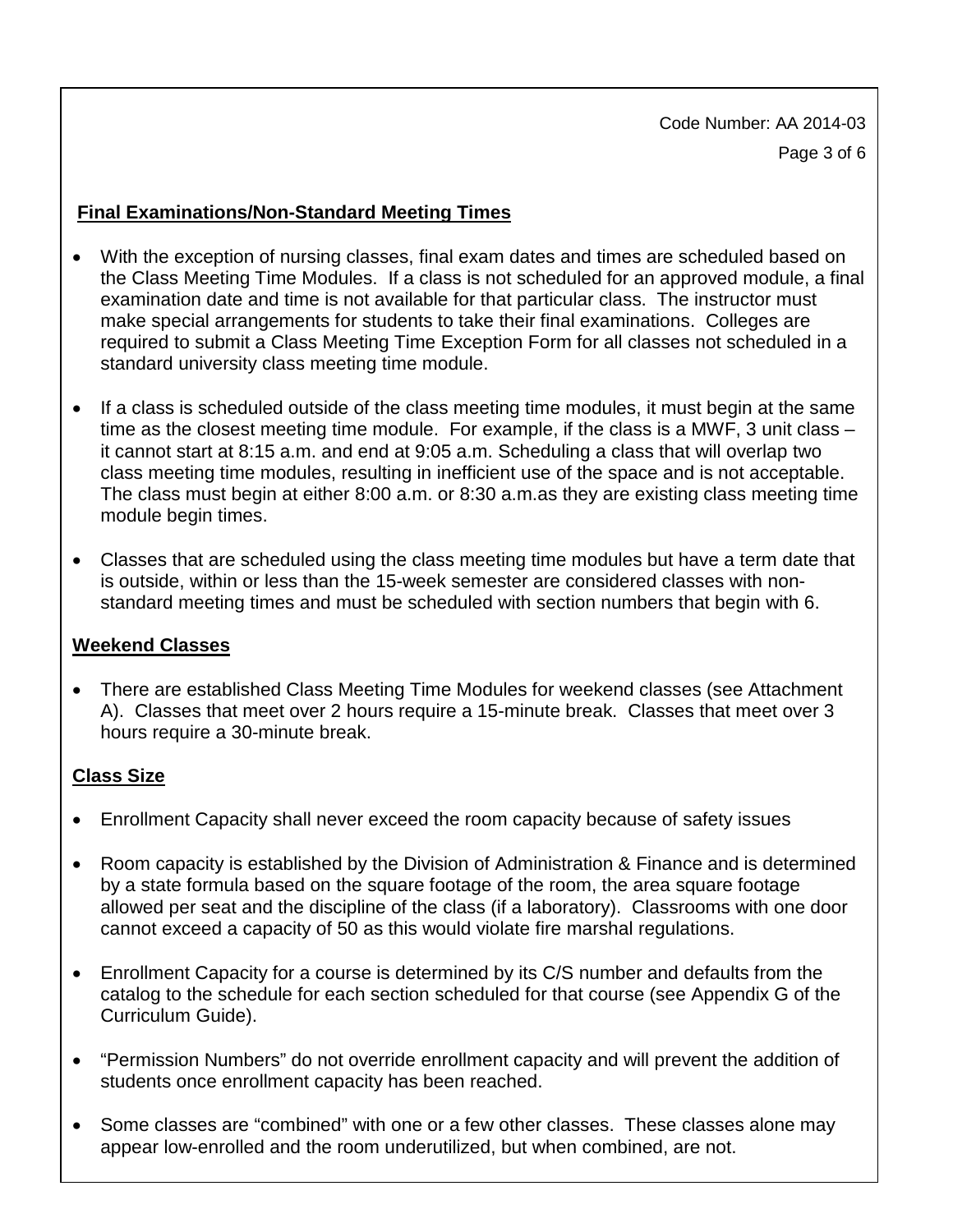Code Number: AA 2014-03 Page 4 of 6

• On large capacity rooms, (those with seating capacity greater than 60) only schedule classes where expected enrollment is at least 75% of the room size.

#### **Classroom Seating**

- Prior to every term, Facilities Services ensures that the appropriate number of chairs is placed in the rooms according to room capacity, per the request of the Office of Academic Resources Management & Planning.
- During the first few weeks of classes, it is imperative that instructors DO NOT allow students to move chairs from room to room to accommodate any seat shortages. Doing so leaves neighboring rooms and fellow instructors with insufficient seats for their classes.
- Broken chairs should be reported to the appropriate College Scheduler

#### **Enhanced Technology Classrooms**

- Enhanced Technology Classrooms (ETCs) are maintained by the Office of Information Technology. This includes the computer, any peripherals, the projector and the screen.
- All issues with any of the classroom technology, floor chords, and telephone should be reported to the appropriate College Scheduler.

#### **General Classroom/Lab Maintenance**

- General classroom maintenance is the responsibility of Facilities Services.
- All issues with any classroom maintenance (such as cleaning, temperature control, odors, leaks, need for chalk etc.) should be reported to the appropriate College Scheduler.

#### **Classroom/Lab Access & Security**

- Some classrooms require a standard key for access and some require a key fob. It is the responsibility of the department/program to ensure faculty receive the appropriate access to classrooms they are teaching in each term.
- Classrooms are unlocked in the morning prior to the beginning of classes and are locked at night by Facilities Services. The classrooms that require a key fob are on a timer and are unlocked and locked daily electronically. Note that if a Public Safety Officer gives access to a locked door that requires a key fob, it will remain "unlocked" until someone returns to lock it or it locks in the evening electronically with all the other key fob locks.
- Classroom/lab doors that require key fobs to access should never be left propped open when the room is vacant.
- All issues with any classroom access should be reported to the department or program.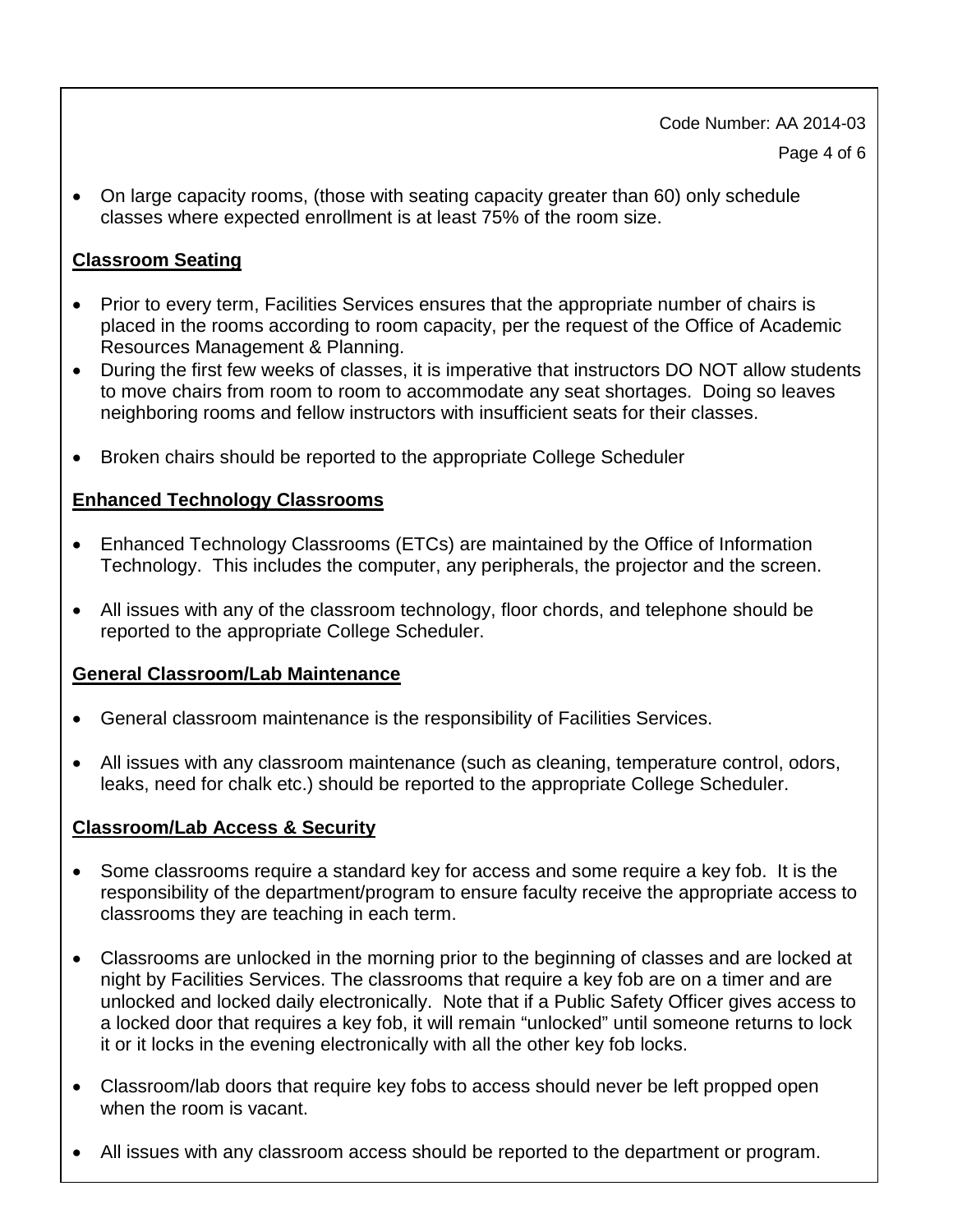#### Code Number: AA 2014-03

• All issues with classroom security should be reported to the College Scheduler, our University Police and Facilities Services.

## **Classroom/Lab Safety**

- All classrooms and labs should have an emergency evacuation map posted and a working telephone.
- • If an emergency evacuation map is not posted, contact the Campus Health & Safety Office. If the telephone is out of order, contact Information Technology or Telephone Services.

## **Laboratory Work Rules**

- Only students authorized by the department and who are adequately trained may use laboratory facilities, materials, and equipment.
- Students must never work in laboratories alone. There must be a person within calling distance to assist in the event of an accident.
- Experiments or projects involving toxic agents must be performed within a fume hood or within areas provided with adequate ventilation.
- Eating, drinking, smoking and mouth pipetting is prohibited in all laboratories.
- include appropriate safety eyewear, closed shoes, and long pants or lab coat. • All persons working with or around hazardous materials must wear appropriate personal protective equipment commensurate with the hazard presented. At a minimum this will
- Lab work may not be performed without prior authorization from the instructor.
- must be cleaned and stored in appropriate locations. Chemicals and other hazardous • The laboratory must be left in a clean and orderly condition. Dirty apparatus and glassware materials not for immediate use must not be accumulated in the laboratory. These items must be returned to department stockroom for proper storage.
- Students are not permitted to work in the laboratory outside of regularly schedule hours without express permission of the instructor. Non‐supervised access to laboratories for special projects is allowed under certain circumstances. Such access must be pre‐arranged with the instructor.
- A project to be left operating unattended must meet the following criteria:
	- Projects to be left unattended must first be discussed with the project advisor.
	- Reasonable care must be exercised to prevent the development of hazardous situations in case of unexpected occurrences such as electrical power interruptions or equipment failures.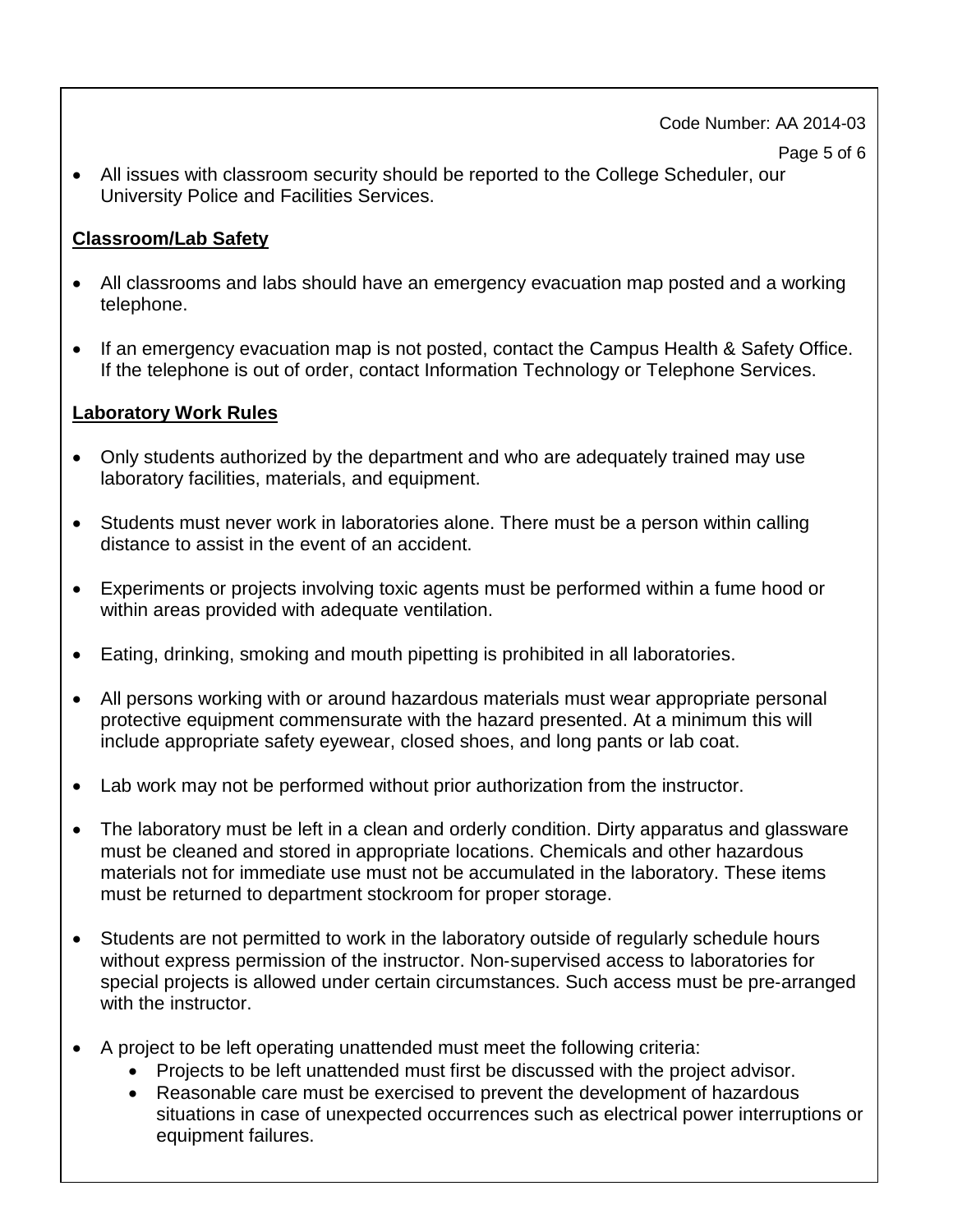Code Number: AA 2014-03 Page 6 of 6

- All running water connections must be secured.
- Apparatus must be tagged indicating its contents, the name and home number of both the student and the project advisor, and the dates of start-up and shut-down.
- All services left on (gas, water, electricity) must have a tag on the valve or switch reading "DO NOT TURN OFF."
- Minors are not allowed in laboratories unless they are enrolled in or affiliated with an authorized academic program.
- All experiments and projects must utilize equipment provided by CSUDH. Use of non-university equipment is prohibited.

| Approved: |  |  |  |  |
|-----------|--|--|--|--|
|           |  |  |  |  |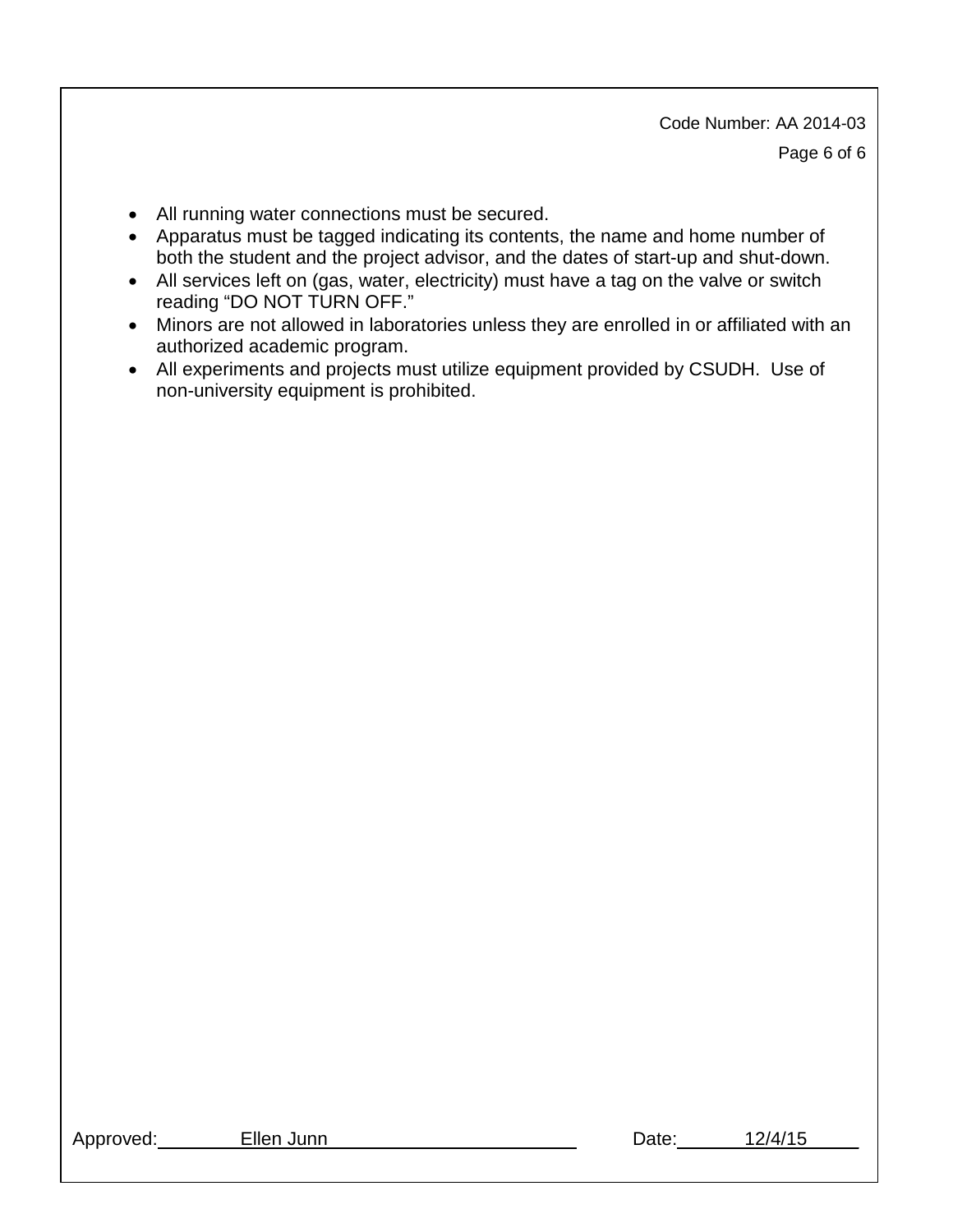## Attachment A

# **Class Meeting Time Modules**

Note: With the exception of the Nursing classes, final exam dates and times are scheduled according to this Class Meeting Time Module. If this module is not followed when scheduling a class section, a time frame and room location for finals week will not be available for that class section unless special arrangements have been made by the instructor.

| Monday, Wednesday, Friday Classes (3 units) |                          |                 |  |  |
|---------------------------------------------|--------------------------|-----------------|--|--|
| <b>BEGIN TIME</b>                           | <b>TO</b>                | <b>END TIME</b> |  |  |
| $7:30$ a.m.                                 |                          | 8:20 a.m.       |  |  |
| 8:30 a.m.                                   |                          | $9:20$ a.m.     |  |  |
| $10:00$ a.m.                                |                          | $10:50$ a.m.    |  |  |
| $11:30$ a.m.                                | -                        | 12:20 p.m.      |  |  |
| $1:00$ p.m.                                 | $\overline{\phantom{a}}$ | $1:50$ p.m.     |  |  |
| 2:30 p.m.                                   | -                        | 3:20 p.m.       |  |  |
| $4:00$ p.m.                                 | $\overline{\phantom{a}}$ | 4:50 p.m.       |  |  |
| 5:30 p.m.                                   | $\overline{\phantom{a}}$ | 6:20 p.m.       |  |  |
| 7:00 p.m.                                   | $\overline{\phantom{a}}$ | 7:50 p.m.       |  |  |
| 8:30 p.m.                                   |                          | 9:20 p.m.       |  |  |

| Monday, Wednesday, Friday Classes (4 units) |           |                 |  |  |
|---------------------------------------------|-----------|-----------------|--|--|
| <b>BEGIN TIME</b>                           | <b>TO</b> | <b>END TIME</b> |  |  |
| 8:00 a.m.                                   |           | $9:10$ a.m.     |  |  |
| 10:00 a.m.                                  |           | $11:10$ a.m.    |  |  |
| 11:30 a.m.                                  |           | 12:40 p.m.      |  |  |
| $1:00$ p.m.                                 |           | $2:10$ p.m.     |  |  |
| 2:30 p.m.                                   |           | 3:40 p.m.       |  |  |
| $4:00$ p.m.                                 |           | 5:10 p.m.       |  |  |
| 5:30 p.m.                                   |           | 6:40 p.m.       |  |  |
| 7:00 p.m.                                   |           | 8:10 p.m.       |  |  |
| 8:30 p.m.                                   |           | 9:40 p.m.       |  |  |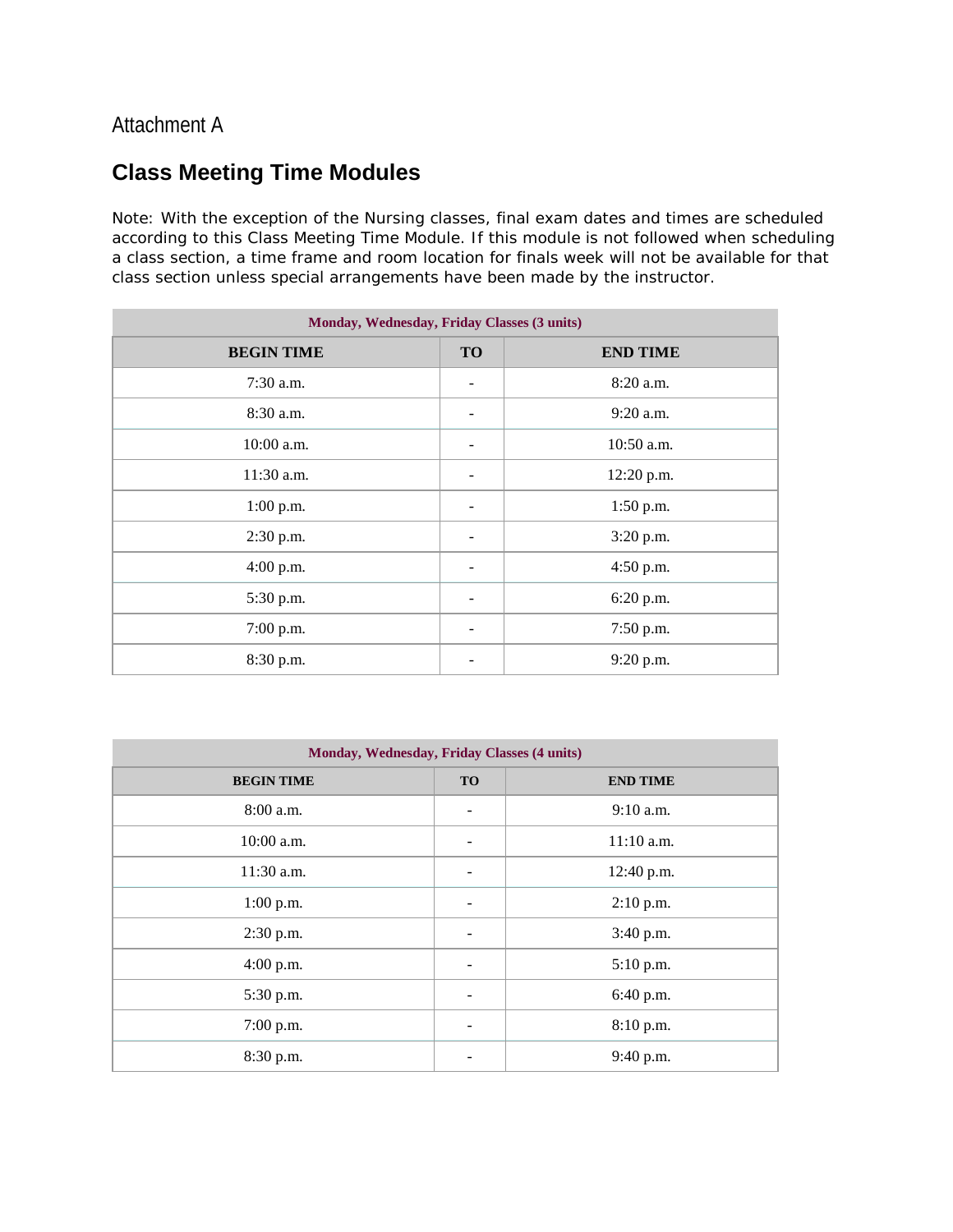| Monday, Wednesday Classes (3 units) |           |                 |  |  |
|-------------------------------------|-----------|-----------------|--|--|
| <b>BEGIN TIME</b>                   | <b>TO</b> | <b>END TIME</b> |  |  |
| $7:00$ a.m.                         |           | $8:15$ a.m.     |  |  |
| 8:30 a.m.                           |           | $9:45$ a.m.     |  |  |
| $10:00$ a.m.                        |           | $11:15$ a.m.    |  |  |
| 11:30 a.m.                          |           | 12:45 p.m.      |  |  |
| $1:00$ p.m.                         |           | 2:15 p.m.       |  |  |
| 2:30 p.m.                           |           | 3:45 p.m.       |  |  |
| 4:00 p.m.                           |           | 5:15 p.m.       |  |  |
| 5:30 p.m.                           |           | 6:45 p.m.       |  |  |
| 7:00 p.m.                           |           | 8:15 p.m.       |  |  |
| 8:30 p.m.                           |           | 9:45 p.m.       |  |  |

| <b>Tuesday, Thursday Classes (3 units)</b> |           |                 |  |  |
|--------------------------------------------|-----------|-----------------|--|--|
| <b>BEGIN TIME</b>                          | <b>TO</b> | <b>END TIME</b> |  |  |
| $7:00$ a.m.                                |           | $8:15$ a.m.     |  |  |
| 8:30 a.m.                                  |           | $9:45$ a.m.     |  |  |
| $10:00$ a.m.                               |           | 11:15 a.m.      |  |  |
| $11:30$ a.m.                               |           | 12:45 p.m.      |  |  |
| 1:00 p.m.                                  |           | 2:15 p.m.       |  |  |
| 2:30 p.m.                                  |           | 3:45 p.m.       |  |  |
| $4:00$ p.m.                                |           | 5:15 p.m.       |  |  |
| 5:30 p.m.                                  |           | 6:45 p.m.       |  |  |
| 7:00 p.m.                                  |           | 8:15 p.m.       |  |  |
| 8:30 p.m.                                  |           | 9:45 p.m.       |  |  |